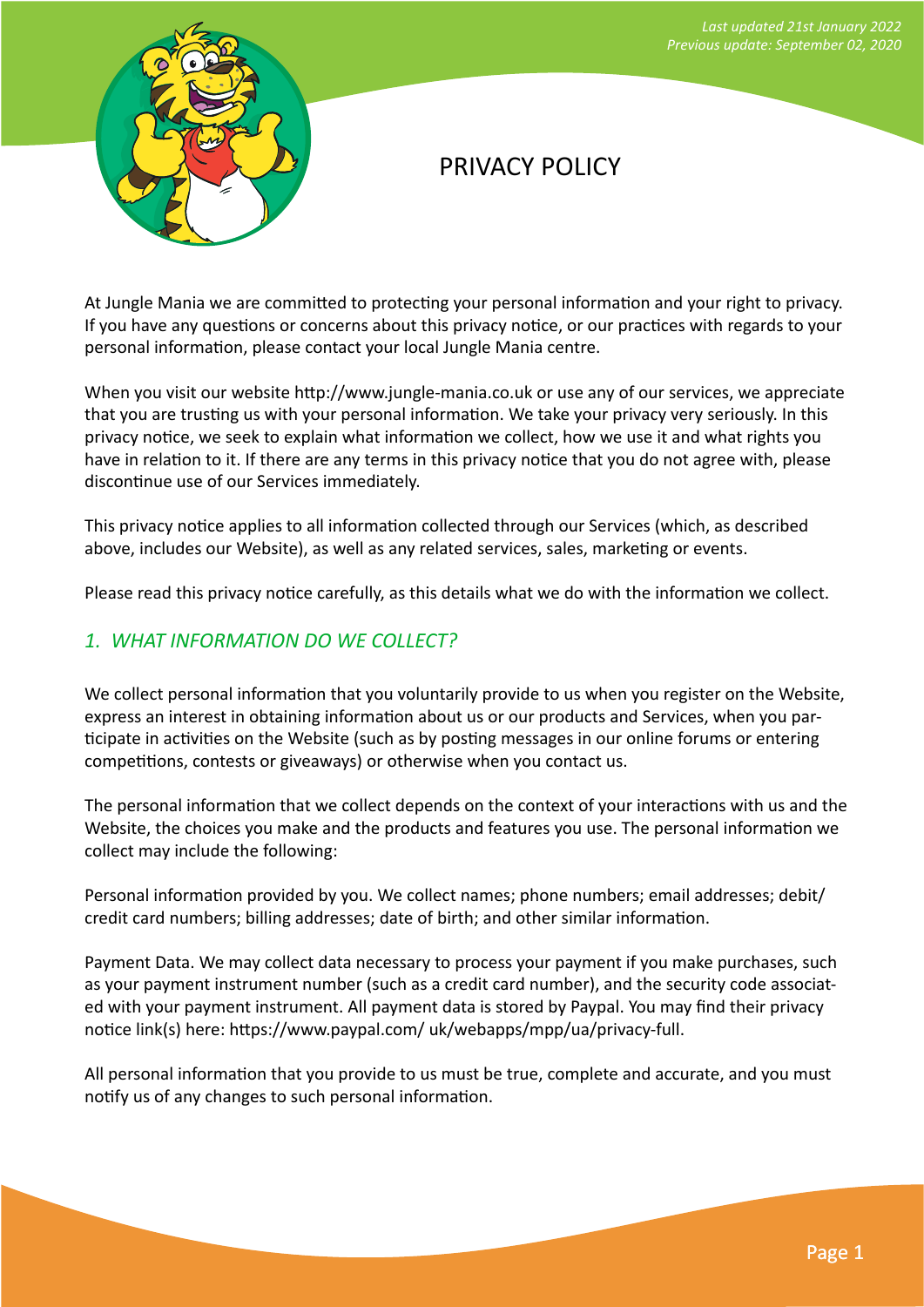

### *2. HOW DO WE USE YOUR INFORMATION?*

We process your information for purposes based on legitimate business interests, the fulfilment of our contract with you, compliance with our legal obligations, and/or your consent.

We use personal information collected via our Website for a variety of business purposes described below. We process your personal information for these purposes in reliance on our legitimate business interests, in order to enter into or perform a contract with you, with your consent, and/or for compliance with our legal obligations. We indicate the specific processing grounds we rely on next to each purpose listed below.

We use the information we collect or receive:

• To facilitate account creation and logon process. If you choose to link your account with us to a third-party account (such as Google or Facebook account), we use the information you allowed us to collect from those third parties to facilitate account creation and logon process for the performance of the contract.

• To post testimonials. We post testimonials on our Website that may contain personal information. Prior to posting a testimonial, we will obtain your consent to use your name and the consent of the testimonial. If you wish to update, or delete your testimonial, please contact your local centre for details.

• Request feedback. We may use your information to request feedback and to contact you about your use of our Website.

• To enable user-to-user communications. We may use your information in order to enable user-to-user communications with each user's consent.

• To manage user accounts. We may use your information for the purposes of managing our account and keeping it in working order.

• To send administrative information to you. We may use your personal information to send you product, service and new feature information and/or information about changes to our terms, conditions, and policies.

• To protect our Services. We may use your information as part of our efforts to keep our Website safe and secure (for example, for fraud monitoring and prevention). your orders, payments, returns, and exchanges made through the Website.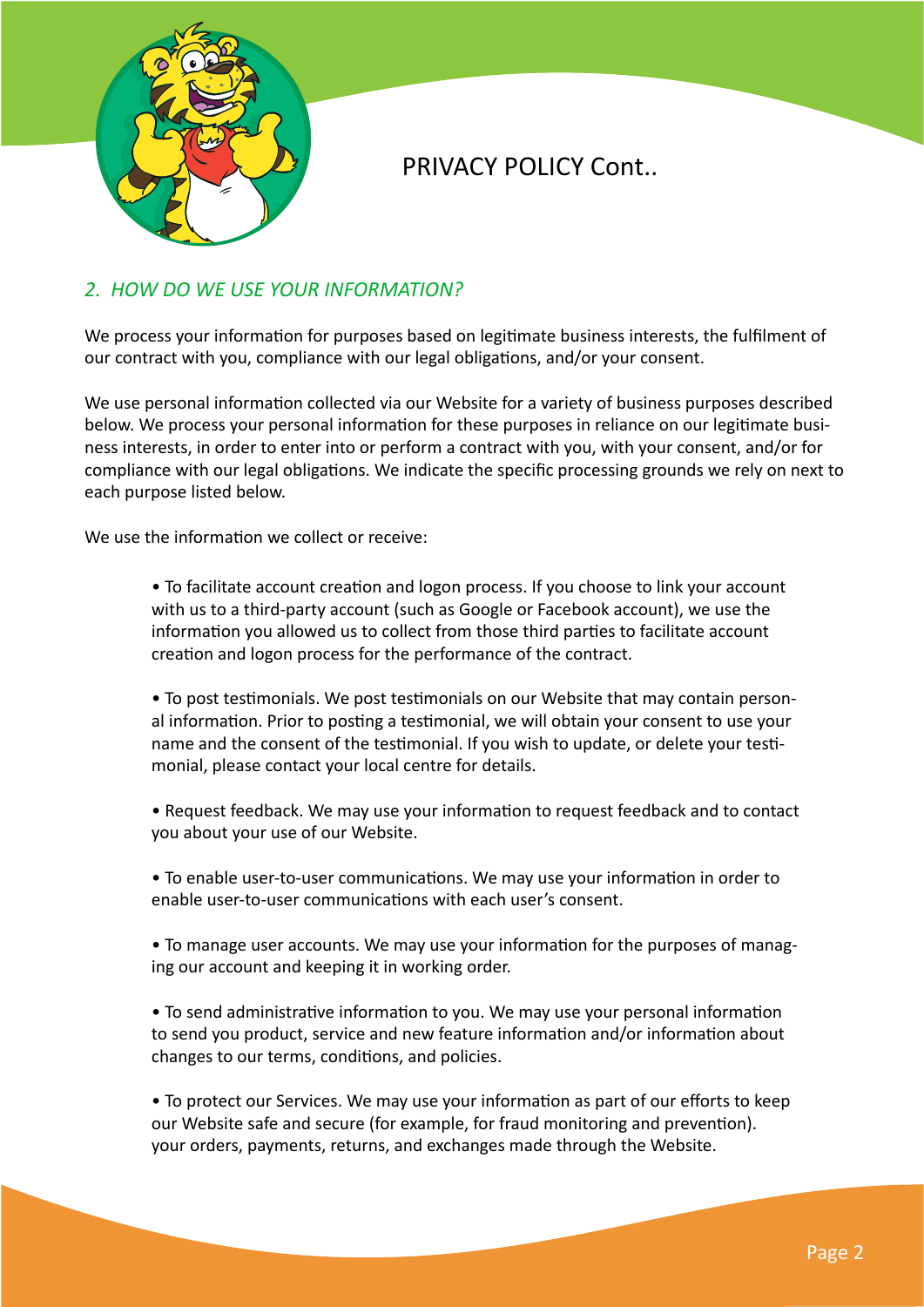

• To enforce our terms, conditions and policies for business purposes, to comply with legal and regulatory requirements or in connection with our contract.

• To respond to legal requests and prevent harm. If we receive a subpoena or other legal request, we may need to inspect the data we hold to determine how to respond.

• Fulfill and manage your orders. We may use your information to fulfill and manage your orders, payments, returns, and exchanges made through the Website.

• Administer prize draws and competitions. We may use your information to administer prize draws and competitions when you elect to participate in our competitions.

• To deliver and facilitate delivery of services to the user. We may use your information to provide you with the requested service.

• To respond to user inquiries/offer support to users. We may use your information to respond to your inquiries and solve any potential issues you might have with the use of our Services.

• To send you marketing and promotional communications. We and/or our thirdparty marketing partners may use the personal information you send to us for our marketing purposes, if this is in accordance with your marketing preferences. For example, when expressing an interest in obtaining information about us or our Website, subscribing to marketing or otherwise contacting us, we will collect personal information from you. You can opt-out of our marketing emails at any time (see "WHAT ARE YOUR PRIVACY RIGHTS" below).

• Deliver targeted advertising to you. We may use your information to develop and display personalized content and advertising (and work with third parties who do so) tailored to your interests and/or location and to measure its effectiveness.

#### *3. WILL YOUR INFORMATION BE SHARED WITH ANYONE?*

We only share information with your consent, to comply with laws, to provide you with services, to protect your rights, or to fulfill business obligations.

We may process or share your data that we hold based on the following legal basis:

• Consent: We may process your data if you have given us specific consent to use your personal information in a specific purpose.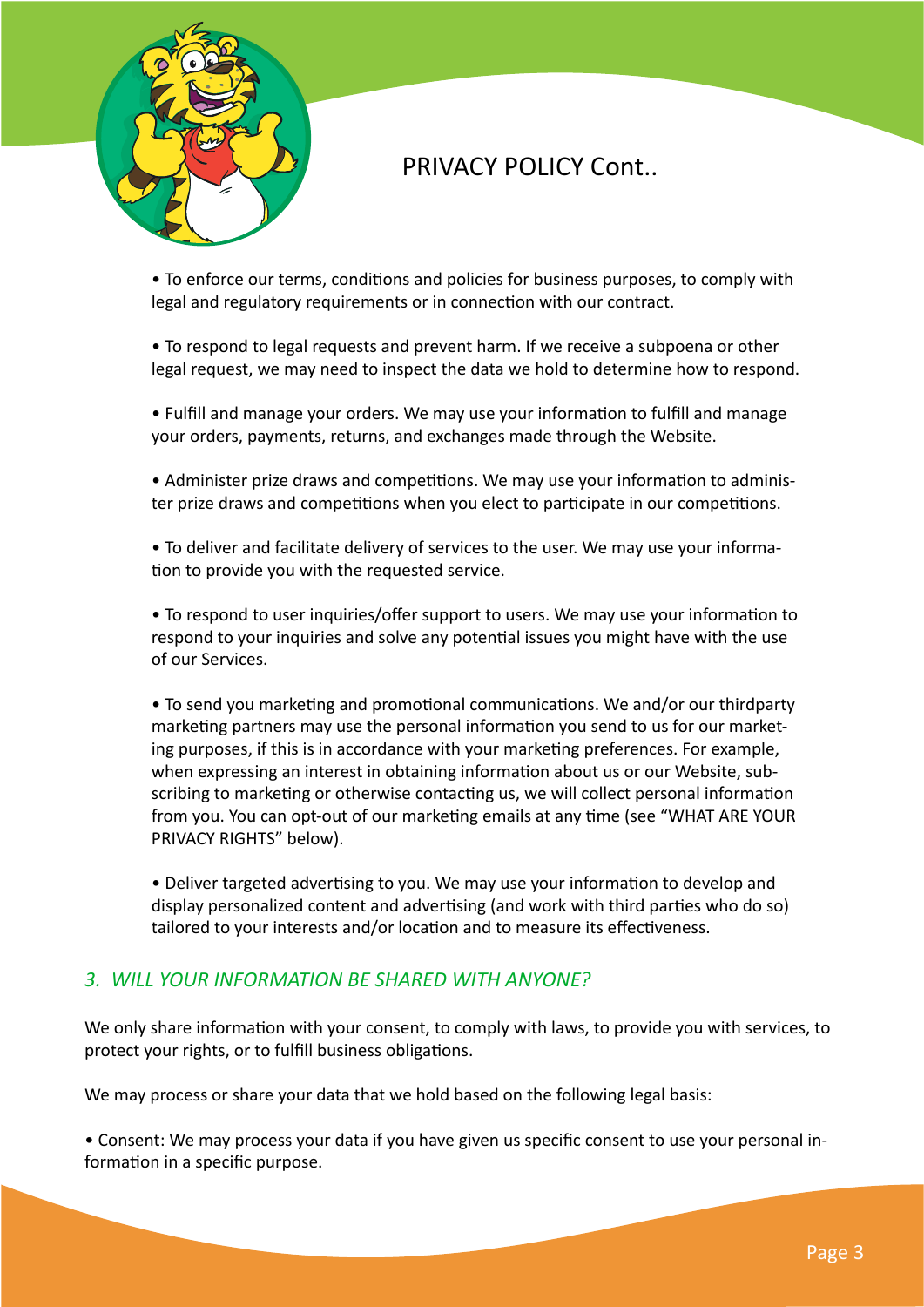

• Legitimate Interests: We may process your data when it is reasonably necessary to achieve our legitimate business interests.

• Performance of a Contract: Where we have entered into a contract with you, we may process your personal information to fulfill the terms of our contract.

• Legal Obligations: We may disclose your information where we are legally required to do so in order to comply with applicable law, governmental requests, a judicial proceeding, court order, or legal process, such as in response to a court order or a subpoena (including in response to public authorities to meet national security or law enforcement requirements).

• Vital Interests: We may disclose your information where we believe it is necessary to investigate, prevent, or take action regarding potential violations of our policies, suspected fraud, situations involving potential threats to the safety of any person and illegal activities, or as evidence in litigation in which we are involved.

More specifically, we may need to process your data or share your personal information in the following situations:

• Business Transfers. We may share or transfer your information in connection with, or during negotiations of, any merger, sale of company assets, financing, or acquisition of all or a portion of our business to another company.

• Other Users. When you share personal information or otherwise interact with public areas of the Website, such personal information may be viewed by all users and may be publicly made available outside the Website in perpetuity. Similarly, other users will be able to view descriptions of your activity, communicate with you within our Website, and view your profile.

## *4. HOW LONG DO WE KEEP YOUR INFORMATION?*

We keep your information for as long as necessary to fulfil the purposes outlined in this privacy notice unless otherwise required by law.

We will only keep your personal information for as long as it is necessary for the purposes set out in this privacy notice, unless a longer retention period is required or permitted by law (such as tax, accounting or other legal requirements). No purpose in this notice will require us keeping your personal information for longer than 12 months past the termination of the user's account.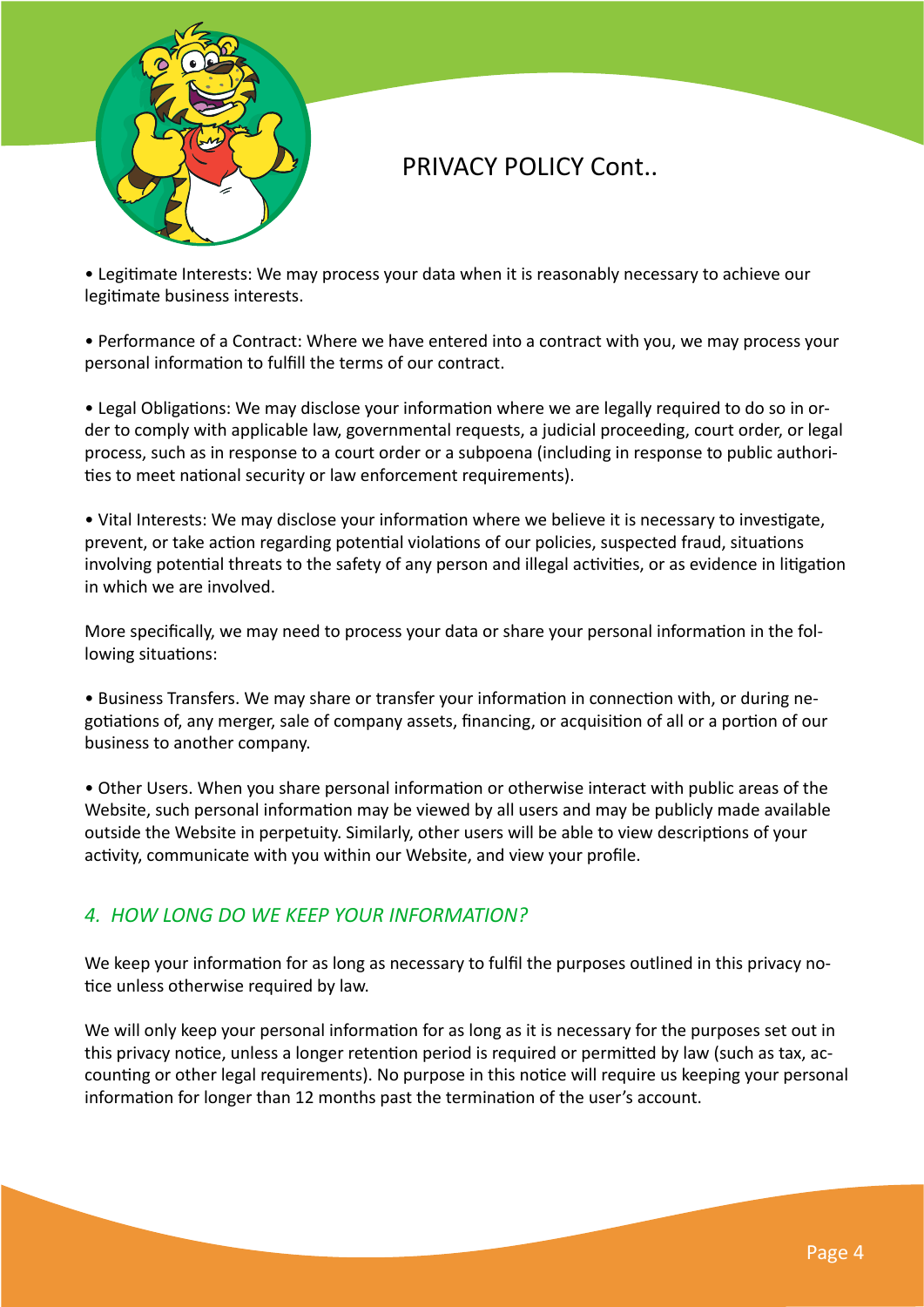

When we have no ongoing legitimate business need to process your personal information, we will either delete or anonymise such information, or, if this is not possible (for example, because your personal information has been stored in backup archives), then we will securely store your personal information and isolate it from any further processing until deletion is possible.•

## *5. HOW DO WE KEEP YOUR INFORMATION SAFE?*

We aim to protect your personal information through a system of organisational and technical security measures.

We have implemented appropriate technical and organisational security measures designed to protect the security of any personal information we process. However, despite our safeguards and efforts to secure your information, no electronic transmission over the Internet or information storage technology can be guaranteed to be 100% secure, so we cannot promise or guarantee that hackers, cybercriminals, or other unauthorised third parties will not be able to defeat our security, and improperly collect, access, steal, or modify your information. Although we will do our best to protect your personal information, transmission of personal information to and from our Website is at your own risk. You should only access the Website within a secure environment.

## *6. DO WE COLLECT INFORMATION FROM MINORS?*

We do not knowingly collect data from or market to children under 18 years of age. We do not knowingly solicit data from or market to children under 18 years of age. By using the Website, you represent that you are at least 18 or that you are the parent or guardian of such a minor and consent to such minor dependent's use of the Website. If we learn that personal information from users less than 18 years of age has been collected, we will deactivate the account and take reasonable measures to promptly delete such data from our records. If you become aware of any data we may have collected from children under age 18, please contact your local centre.

### *7. WHAT ARE YOUR PRIVACY RIGHTS?*

You may review, change, or terminate your account at any time.

If you are resident in the European Economic Area and you believe we are unlawfully processing your personal information, you also have the right to complain to your local data protection supervisory authority. You can find their contact details here:

[http:// ec.europa.eu/justice/data-protection/bodies/authorities/index\\_en.htm](http://%20ec.europa.eu/justice/data-protection/bodies/authorities/index_en.htm%20)

If you are resident in Switzerland, the contact details for the data protection authorities are available here: [https://www.edoeb.admin.ch/edoeb/en/home.html.](https://www.edoeb.admin.ch/edoeb/en/home.html.%20)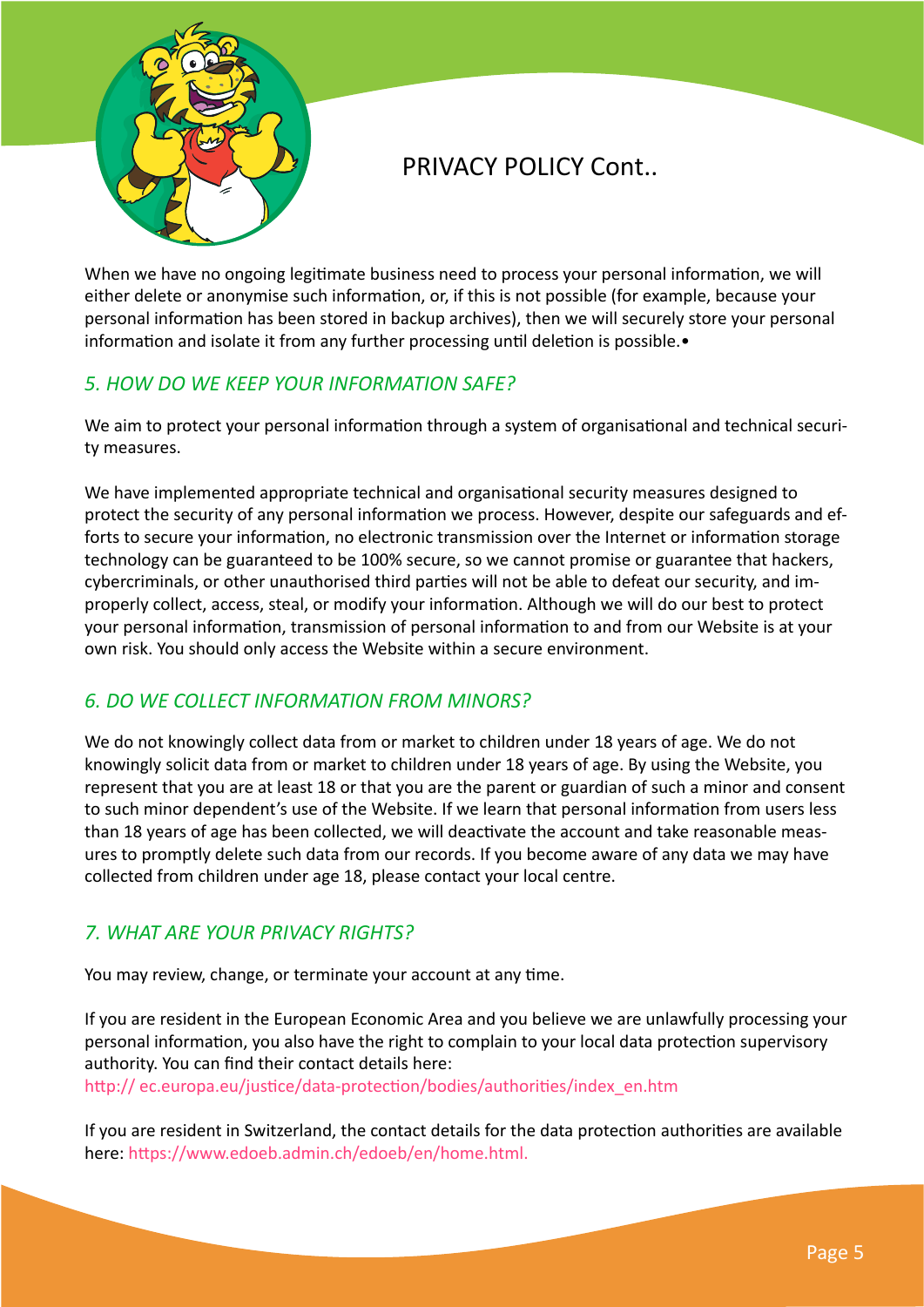

Account Information

If you would at any time like to review or change the information in your account or terminate your account, you can:

• Contact your local centre using the email address provided on our website.

Upon your request to terminate your account, we will deactivate or delete your account and information from our active databases. However, we may retain some information in our files to prevent fraud, troubleshoot problems, assist with any investigations, enforce our Terms of Use and/or comply with applicable legal requirements.

Opting out of email marketing: You can unsubscribe from our marketing email list at any time by clicking on the unsubscribe link in the emails that we send or by contacting your local Jungle Mania centre. You will then be removed from the marketing email list – however, we may still communicate with you, for example to send you service-related emails that are necessary for the administration and use of your account, to respond to service requests, or for other non-marketing purposes. To otherwise opt-out, you may:

• Contact your local centre using the email address provided on our website.

#### *8. CONTROLS FOR DO-NOT-TRACK FEATURES*

Most web browsers and some mobile operating systems and mobile applications include a Do-Not-Track ("DNT") feature or setting you can activate to signal your privacy preference not to have data about your online browsing activities monitored and collected. At this stage, no uniform technology standard for recognising and implementing DNT signals has been finalised. As such, we do not currently respond to DNT browser signals or any other mechanism that automatically communicates your choice not to be tracked online. If a standard for online tracking is adopted that we must follow in the future, we will inform you about that practice in a revised version of this privacy notice.

### *9. DO WE MAKE UPDATES TO THIS NOTICE?*

Yes, we will update this notice as necessary to stay compliant with relevant laws. We may update this privacy notice from time to time. The updated version will be indicated by an updated "Revised" date and the updated version will be effective as soon as it is accessible. If we make material changes to this privacy notice, we may notify you either by prominently posting a notice of such changes or by directly sending you a notification. We encourage you to review this privacy notice frequently to be informed of how we are protecting your information